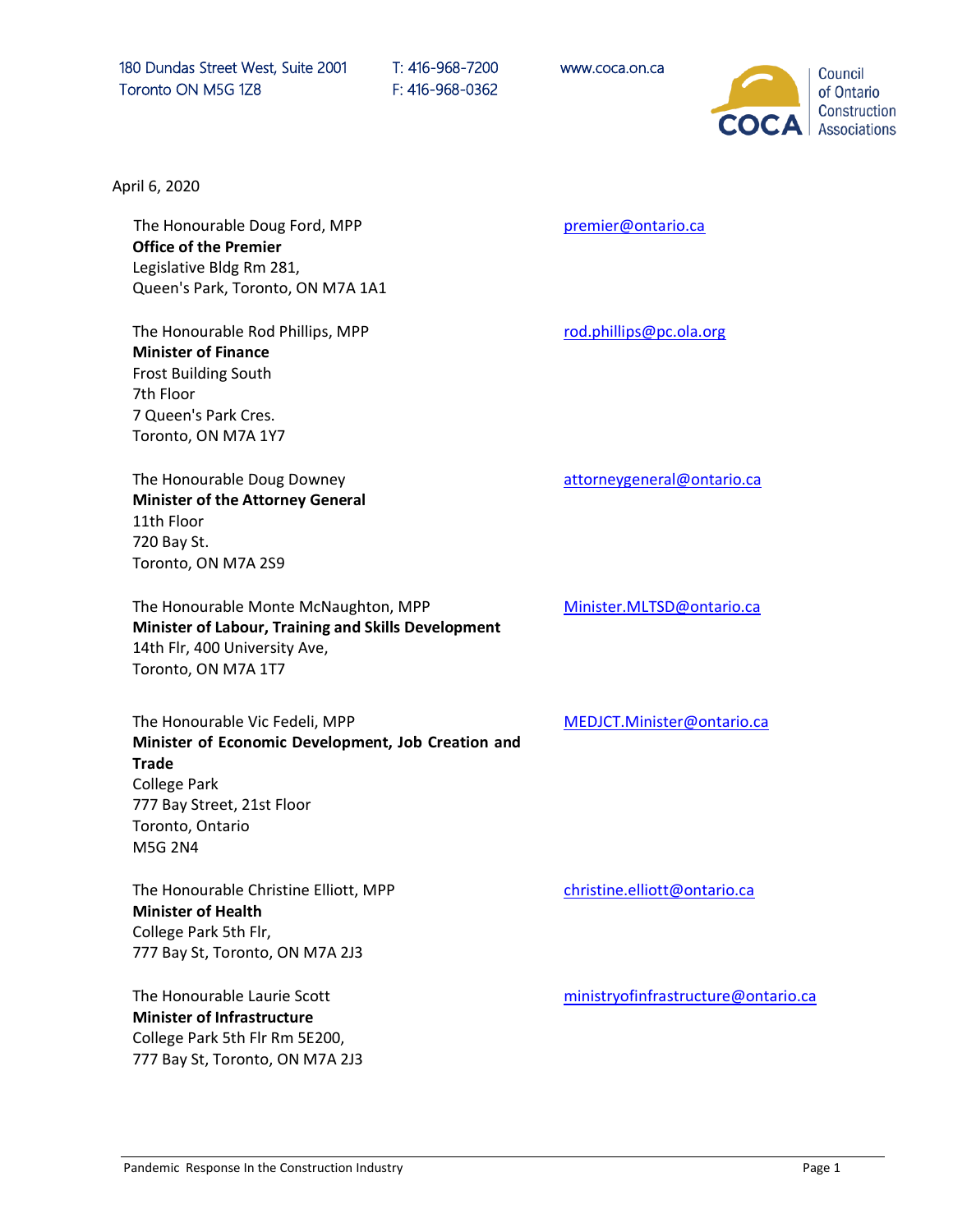180 Dundas Street West, Suite 2001 T: 416-968-7200 www.coca.on.ca Toronto ON M5G 1Z8 F: 416-968-0362



Dear Ministers:

## **Re: Pandemic Response In the Construction Industry**

The Council of Ontario Construction Associations ("COCA") is a federation of 29 construction associations representing approximately 10,000 general and trade contractors that perform work in the industrial, commercial institutional (ICI) and heavy civil construction sector in all regions of Ontario. COCA is mandated to serve as the voice of the ICI and heavy civil construction sectors at Queen's Park.

## **Fixing the Unintended Consequence of Ont. Reg. 73/20**

Ontario Regulation 73/20 made pursuant to the *Emergency Management and Civil Protection Act* suspended the running of limitation periods for the duration of the state of emergency. An unintended consequence of Ontario Regulation 73/20 is that it is delaying the payment of the holdback on completed construction contracts.

In the normal course, the 10% holdback maintained by an owner is released when all liens that may attach to the holdback have expired. For example, all construction liens on a project would usually expire 60 days after the publication of a certificate of substantial performance. Once all lien rights have expired, the owner would typically release the holdback.

As a result of Ont. Reg. 73/20, the liens of contractors and subcontractors are not expiring in the ordinary course. An owner that releases a holdback now runs the risk of having to pay the holdback twice if a contractor or subcontractor preserves a claim for lien that would otherwise have expired after 60 days. Wise owners are refusing to release holdback at all.

We suspect that the Province did not intend Ontario Regulation 73/20 to extend the deadline to preserve a construction lien because an extension was unnecessary. Lawyers are on the list of essential services. Contractors and subcontractors who want to exercise their lien rights are able to do so.

Cash flow is the lifeblood of the construction industry at the best of times. It is all that more important as the economic consequences for the pandemic take hold.

Therefore, we suggest that limitation periods pursuant to the *Construction Act* be exempted from the scope of Ontario Regulation 73/20.

## **Liability for Project Delays**

Furthermore, we need legislation or a regulation that exempts contractors and subcontractors from liability for project delays to the extent that they are caused by the pandemic.

Non-essential construction projects have now shut down entirely by the government causing delays. Even essential construction projects will be delayed because supply chains have been disrupted, workforces have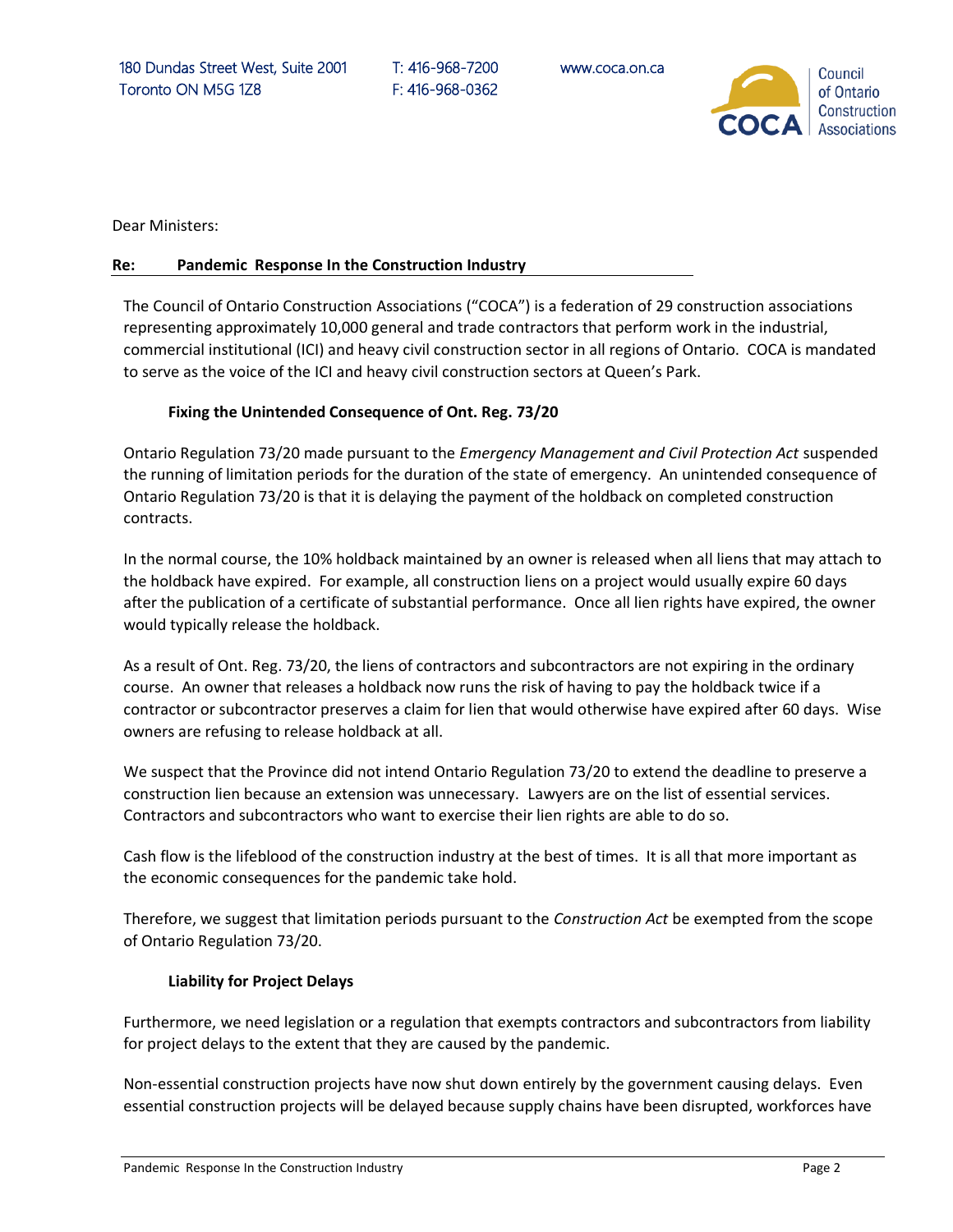

been depleted, and productivity has been reduced as workers observe social distancing and other required health protocols.

Financing costs, insurance costs, bonding costs, and equipment rental costs are just a few of the expenses that will continue to accrue even as projects sit idle or are delayed. None of these costs were anticipated when the projects were bid and there will have to be a further discussion on how they will be addressed so that bankruptcies do not sky rocket.

Many contracts and subcontracts do not include force majeure clauses that exempt the contractor or subcontractor from liabilities resulting from delays caused by the pandemic. Without remedial action by the Province to insulate contractors and subcontractors from liability for delays caused by the pandemic, these contractors and subcontractors will likely be bankrupt by the time work is ready to resume.

Furthermore, the industry needs certainty. The industry cannot recover from this emergency if it has to spend the next five years in court fighting about who will bear these losses.

Therefore, the first part of the solution is legislation or a regulation that exempts contractors and subcontractors from liability for delays caused by the pandemic.

The second part of the solution is giving relief to construction owners. Owners are our customers. We will need construction owners to be in good economic health so construction can bounce back after the crisis has passed. Therefore, we encourage the Province to work with the federal government to grant construction owners relief from financing and other costs resulting from the pandemic.

COCA applauds the performance of the government in this crisis so far. The decisive measures taken by your government at the early stages of this crisis will save lives in the weeks and months to come. I suggest that your government needs to act with similar foresight to lay the groundwork now for a vigorous economic recovery once the public health crisis has eased.

We also support the decision of the Workplace Safety and Insurance Board (WSIB) to allocate the costs of approved COVID19 claims for Schedule 1 employers across all Schedule 1 employers and the same for Schedule 2. Employers of workers in essential businesses who go to work every day and risk infection and their lives for the benefit of the broader society truly deserve this treatment. The infections these workers suffer will have been acquired in the line of their duties ensuring that vital services are available in order to keep Ontario functioning. These workers and their employers are the heroes of this crisis

Respectfully,

Den luminghau

Ian Cunningham President Council of Ontario Construction Associations